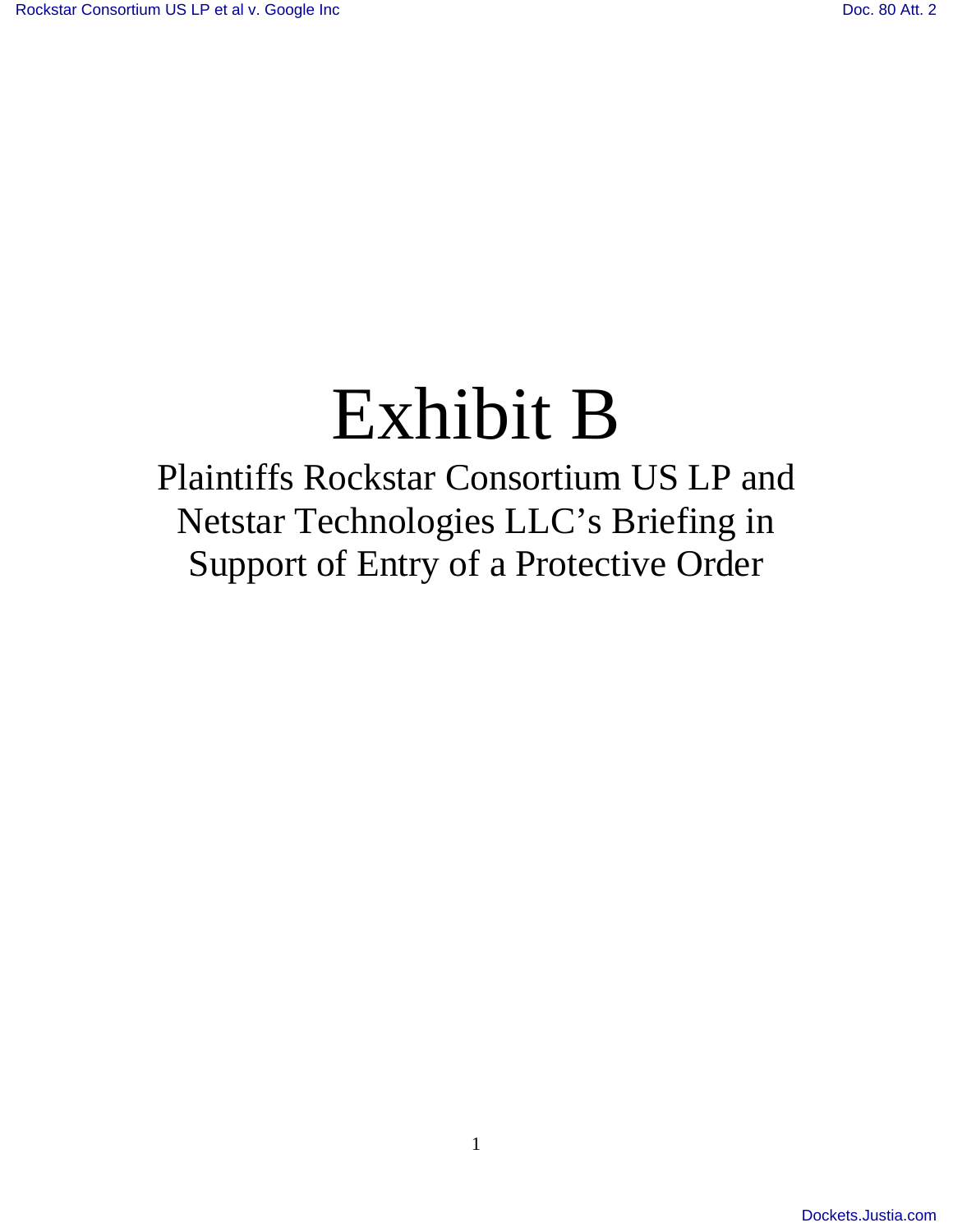#### **Exhibit B: Rockstar's Briefing on Disputed Protective Order Issues**

Both parties agree that a protective order is appropriate in this case. Rockstar views the Court's Model Protective Order as adequate to protect each party's interests and confidential information while Defendant has asked for pages and pages of additional protections. Even though Rockstar is generally of the opinion that Defendant's additions to the Model Protective Order are unnecessary, in the spirit of compromise Rockstar has agreed to the majority of Defendant's demands. However, Rockstar cannot agree to all of the additional provisions that Defendant seeks. Not one of Defendant's additional requested provisions is found in the Court's Model Protective Order. Moreover, these disputed provisions will burden legitimate discovery efforts, increase the cost of this litigation, and engender additional motion practice.

In cases such as this, where the "parties to an action agree on entry of a protective order but differ on the order's terms, the party seeking to limit discovery bears the burden of demonstrating that good cause exists for the protection of that information." *Document Generation Corp. v. Allscripts, LLC*, No. 6:08-CV-479, 2009 WL 1766096, at \*2 (E.D. Tex. June 23, 2009) (citations omitted). "The party attempting to establish good cause must demonstrate 'a clearly defined and serious injury to the party seeking closure.'" *Id.* (citing *Pansy v. Borough of Stroudsburg*, 23 F.3d 772, 786 (3d Cir. 1994)). Accordingly, because Defendant requests additional restrictions on discovery, it bears the burden to show good cause for each of the restrictions it seeks to impose.

#### **1. Paragraph 10: In-house Access to Designated Materials.**

The Model Protective Order provides for in-house attorneys and up to three additional designated representatives to have access to confidential information and for in-house attorneys who exercise no competitive decision-making authority to have access to RESTRICTED –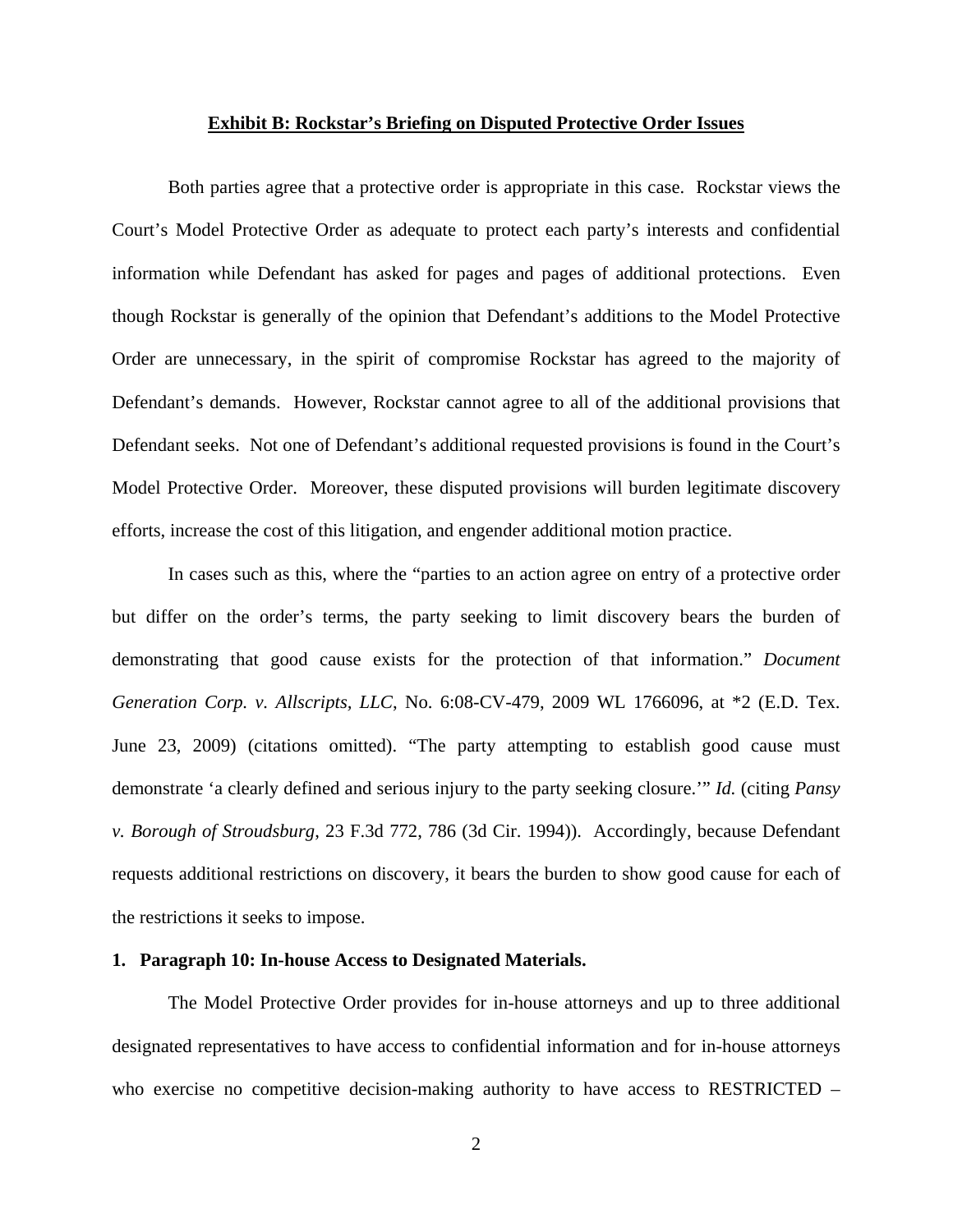ATTORNEYS' EYES ONLY materials. Defendant seeks restrictions on access to designated materials far beyond those provided for in the Model Protective Order. Defendant requested (1) that there be no designated representatives that receive confidential materials, (2) that access to confidential materials be limited to a certain number of in-house attorneys, and (3) that no inhouse attorneys have access to RESTRICTED – ATTORNEYS' EYES ONLY materials, as they would be entitled to under the Model . Rockstar agreed to the first two departures from the Model Protective Order, but cannot agree to the third.

Defendant suggests that Rockstar's in-house counsel should be denied access to RESTRICTED – ATTORNEYS' EYES ONLY materials because Rockstar has failed to provide Defendant with facts that would justify access. This is a half-truth. It is true that Rockstar has provided no such facts, however, Defendant never asked for any such facts. In fact, Defendant never once throughout the negotiation process made any indication that it was willing to compromise on in-house access to RESTRICTED – ATTORNEYS' EYES ONLY materials.

Defendant likewise fails to tell the Court the entire story when it contends that Rockstar would not have its in-house counsel commit to refrain from competitive decision making. The language quoted by Defendant pertained merely to CONFIDENTIAL materials and not RESTRICTED – ATTORNEYS' EYES ONLY materials. As mentioned above, Defendant was never willing to negotiate in-house access to attorney's eyes only materials. When defendant insisted that Rockstar's in-house counsel sign a document stating that they were not competitive decision makers in order to have access to CONFIDENTIAL material, Rockstar pointed out that the Model Protective Order provides access to such material without distinction as to decisionmaking status. At any rate, this concern must not have been too great, as Defendant eventually dropped its demand with respect to in-house counsel who see CONFIDENTIAL material. *See*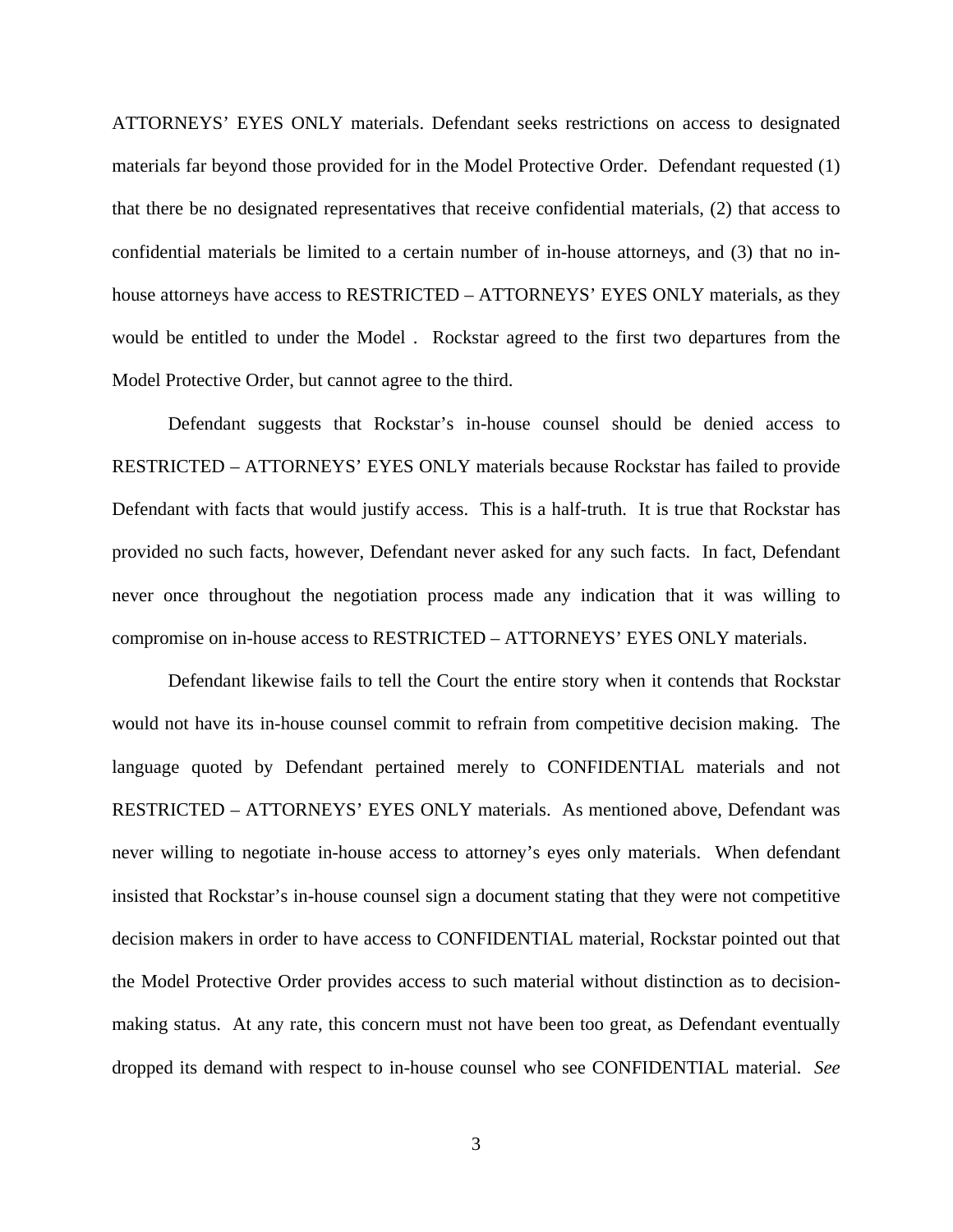Paragraph 6(c) of the Proposed Protective Order. Notwithstanding Defendant's allegations to the contrary, Rockstar is and has always been willing to limit access in-house counsel to RESTRICTED – ATTORNEYS' EYES ONLY to attorneys who exercise no competitive decision-making authority. Indeed, Rockstar's proposed provision provides for exactly that. *See* Paragraph 10 of the Proposed Protective Order.

Rockstar recognizes that defendants need to protect their confidential information from their competitors, but in-house counsel with the responsibility of managing litigation need access to both CONFIDENTIAL and RESTRICTED – ATTORNEYS' EYES ONLY materials to effectively and efficiently participate in the action. The Model Protective Order balances these interests by allowing in-house attorneys responsible for the litigation to view RESTRICTED – ATTORNEYS' EYES ONLY materials only if they exercise no competitive decision-making authority on behalf of the client. This allows the parties to prosecute their case effectively while protecting the legitimate business interests of their adversary. Defendant cannot show that the Model Protective Order provisions are insufficient in this case.

# **2. Paragraph 11(a): Use of Laptops during Source Code Review**

The Model Protective Order contains provisions sufficient to protect Defendant's source code. Nonetheless, Rockstar has agreed to nearly all of Defendant's additional burdensome precautionary measures. In return, Rockstar sought one concession from Defendants as to source code review—the ability to take notes on a laptop computer during the review. Defendant refused to compromise.

Defendant seeks to impose an impractical restriction on technical discovery by barring source code reviewers from bringing laptops into the source-code review room. Without laptop computers, source code reviewers cannot take adequate notes, search their own materials for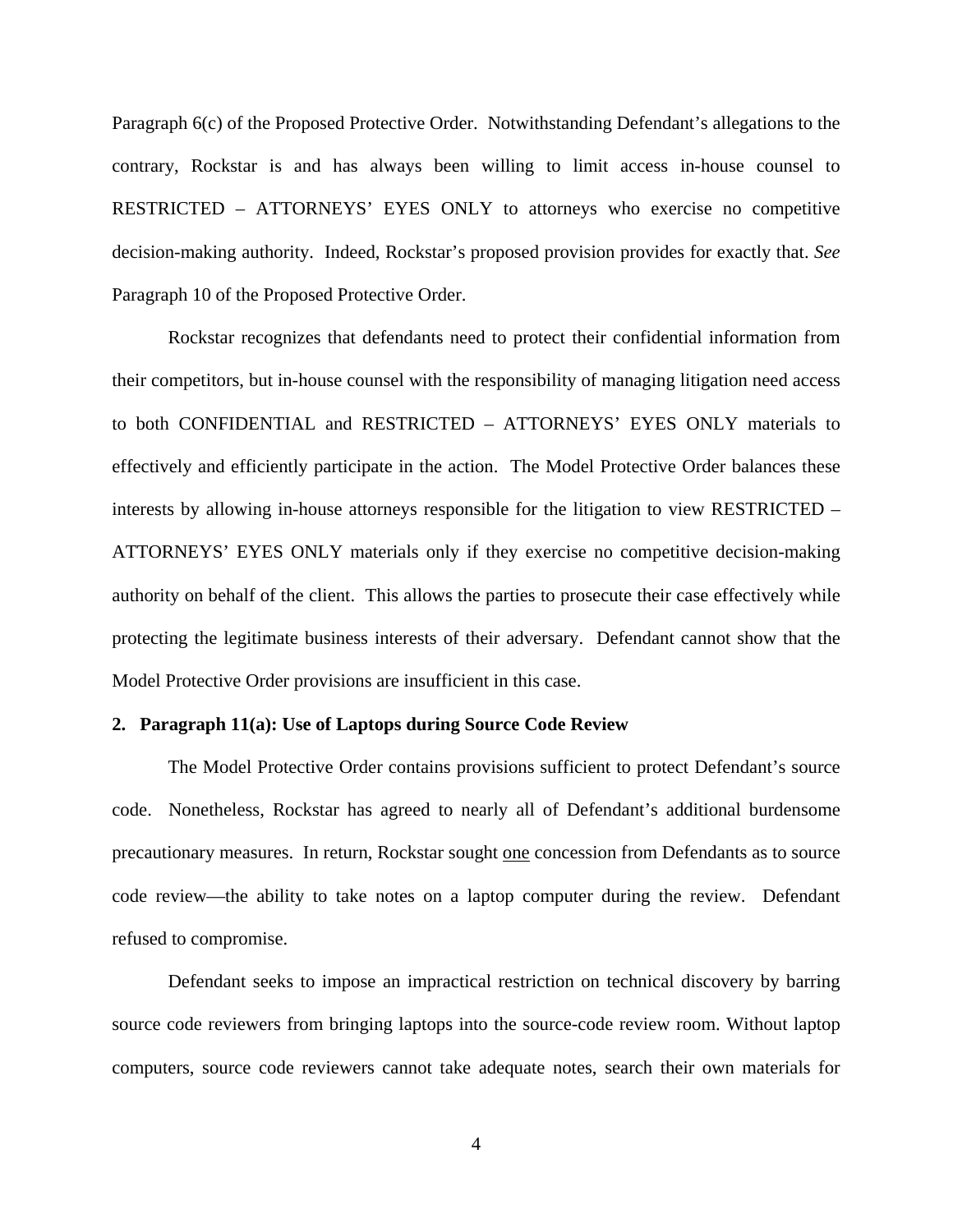information, efficiently revise claim charts, and draft sections of reports. Courts in this District have rejected attempts to seek such a limitation on source code review on several occasions. *See Bluebonnet Telecomms. LLC v. Sony Ericsson Mobile Communications (USA) Inc.*, No. 2:13-cv-00505-JRG, Dkt. 224 (E.D. Tex., March 12, 2014) (rejecting defendant's demand for a prohibition on any electronics in the source code room); *MicroUnity v. Acer*, No. 2:10-cv-00091- TJW, Dkt 244-2, 244-3, Dkt 304 (E.D. Tex., Aug. 23, 2011) (adopting protective order without defendants' proposed restriction on laptops); *PersonalWeb Technologies, LLC v. NEC Corp. of America*, No. 6:11-CV-00655, Dkt 83, 87 (E.D. Tex., Aug. 7, 2012) (same).

Admittedly, Courts in this District have on two occasions denied a party the ability to use laptops inside the source code room. *See E-Contact Technologies, LLC v. Apple, Inc.*, No. 1:11- CV-00426, Dkt 344 (E.D. Tex., June 19, 2012); *see also Geotag Inc. v. Frontier Commc'ns Corp.*, Case No. 10-0570 (E.D. Tex. Jan. 8, 2013). The rationale supporting the Court's decision in *E-Contact*, however, is inapplicable in this case. In *E-Contact*, the court allowed the defendant to bar laptops from the source code room because the defendant would allow the plaintiff to "print the source code from the source code computer, take the printed pages to the laptop, and then prepare charts, notes, or other work product." *Id.* at \*8. Likewise, in *Geotag*, the source code review computers were "connected to a printer or printers," allowing for ondemand printing of source code. *Geotag Inc. v. Frontier Commc'ns Corp.*, Case No. 10-0570, Dkt 593 (E.D. Tex. Jan. 18, 2013). Defendant in this case makes no such concession or accommodation. Moreover, the undisputed portions of paragraphs 11(c) and (g) of the Proposed Protective Order, which prevent on-demand printing of source code, make the *E-Contact* solution unworkable here. Further, Defendant in the present case produced source code in *PersonalWeb* and *Superspeed, LLC, v. Google, Inc.*, No. 4:12-cv-01688, Dkt 38 (S.D. Tex.,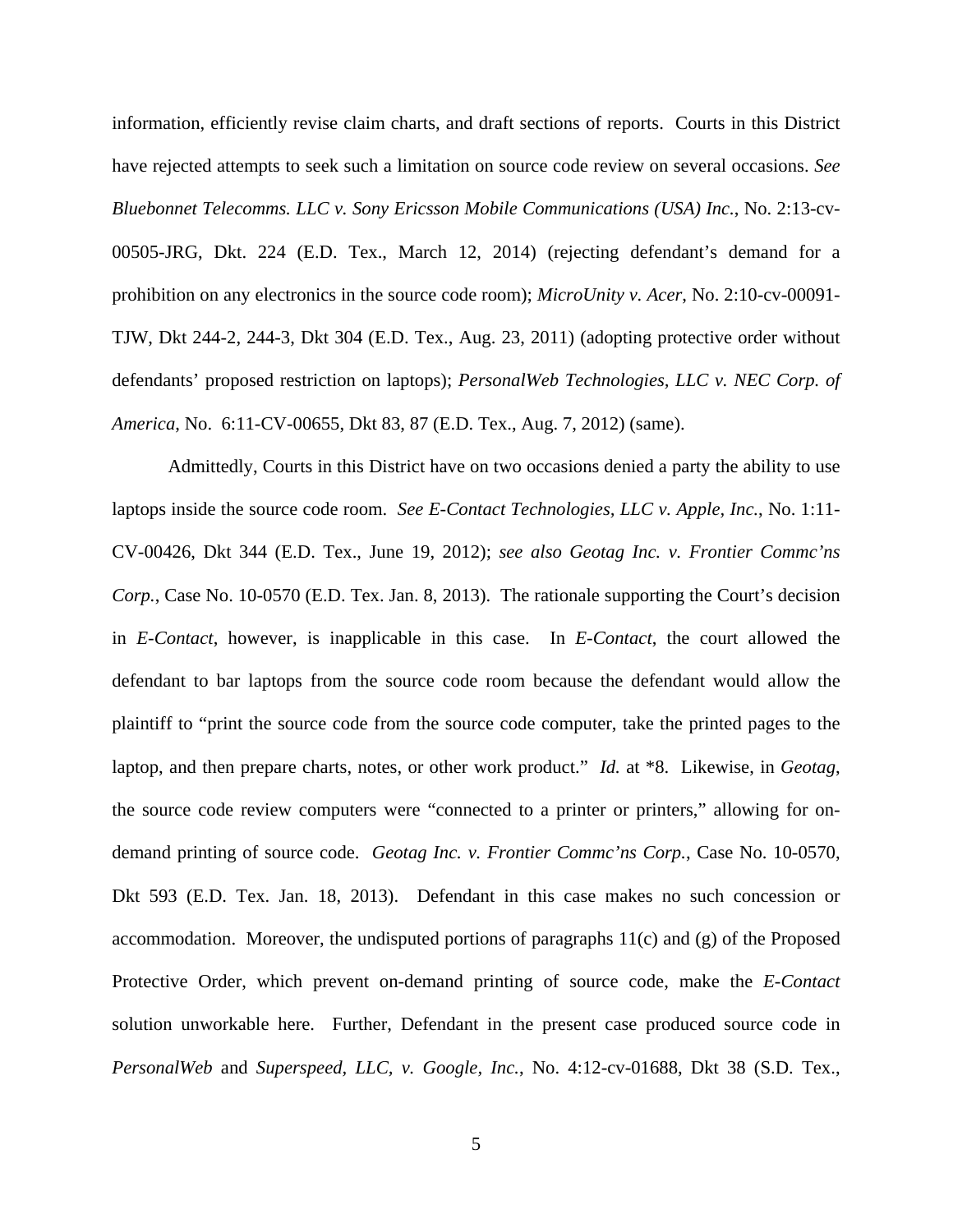January 10, 2013) under protective orders that allowed for the presence of a laptop in the source code room. Defendant is unable to demonstrate that doing so resulted in any harm.

Finally, Rockstar notes that even though Defendant has agreed to provide two source code review computers, those computers do not obviate an expert's need for a laptop. The source code review computers are non-networked and removable media is forbidden by the terms of the Protective Order. As such, the source code review computers are not useable for note taking and other tasks. Moreover, even if the source code review computers could be used for this purpose, doing so would require Rockstar's experts to produce privileged work product on computers within the control of opposing counsel. That is obviously untenable. Accordingly, the experts will be unable to use those computers for note taking and work product production.

In conclusion, Defendant's proposed prohibition on laptops will drive up expenses for all parties by forcing reviewers to spend more time taking handwritten notes with pen and paper. Such a limitation, if adopted, will inevitably lead to more requests for the producing party to print source code. By contrast, Rockstar's proposal protects the producing party by barring computers taken into the source code review room from being connected to any network and also blocking separate recording and storage devices. $<sup>1</sup>$ </sup>

# **3. Paragraph 11(g): Arbitrary Limit on Source Code Printing**

 $\overline{a}$ 

Defendant proposes to limit Rockstar to printouts of source code of no more than 25 consecutive pages, and 500 total aggregate pages throughout the duration of this entire case. Defendant's demand is both unreasonable and arbitrary. This case involves seven patents and at least a dozen accused instrumentalities, each of which may reflect numerous sets and versions of source code. As Rockstar does not yet have access to any of Defendant's source code, it is

 $1$ <sup>1</sup> The laptop will, of course, not be used for the copying of source code. Such copying is expressly forbidden by the terms of paragraph 11(c).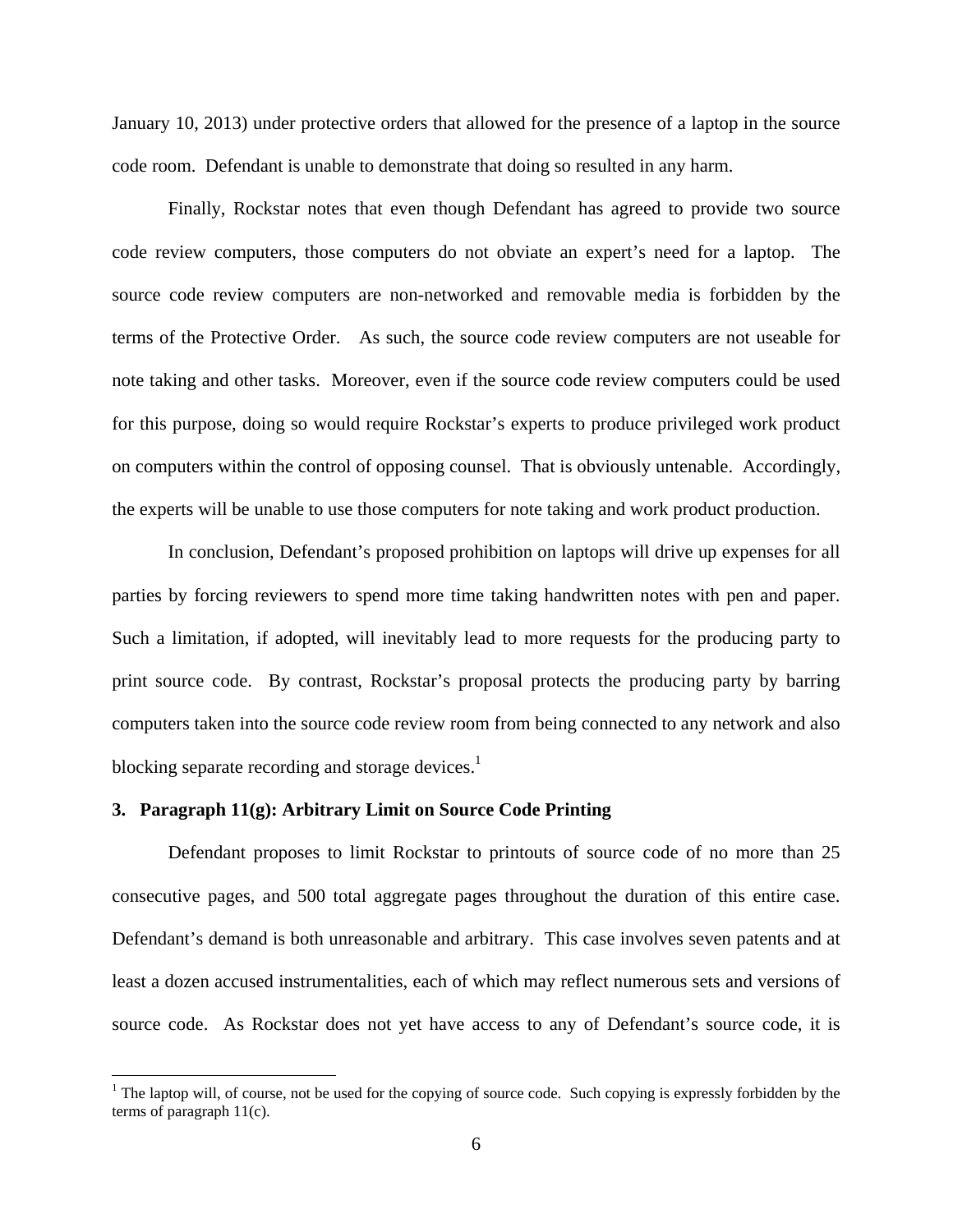impossible to predict how many printed pages will be necessary for Rockstar to properly prepare its case.<sup>2</sup> Nonetheless, Defendant insists that the court impose a hard cap on the number of pages that may be printed. The Eastern District has rejected this demand on several occasions. *See Blue Calypso, Inc. v. Groupon*, No. 6:12-cv-486, Dkt. 157, at 3 (E.D. Tex., Oct. 24, 2013) ("Without knowing the length or volume of the Source Code Materials that Yelp will be required to produce, any page limitation that is chosen in a vacuum will be arbitrary."); *see also Bluebonnet Telecomms. L.L.C. v. Sony Ericsson Mobile Comms. (USA) Inc.*, No. 2:13-cv-505, Dkt. 34, at 2–3 (E.D. Tex., Mar. 12, 2014) (denying request for page limitations on source code printouts). The Court rejected these demands with good reason. An arbitrary cap will ensure only one thing: more motion practice over the production of additional printed pages of source code. Rockstar's proposal will allow source code discovery to proceed efficiently and securely. Moreover, the undisputed provisions of the protective order already limit Rockstar to printing a "reasonable" amount of code, and allow Defendant to challenge the printing of code (and withhold the pages in question), if they deem the printing to be unreasonable.

Finally, this Defendant has been subject to non-numerical source code printing limits in at least two other cases in this District. *See PersonalWeb Technologies, LLC v. NEC Corp. of America*, case 6:11-CV-00655, Dkt 89, slip op. at 9 (E.D. Tex., Aug. 9, 2012); *Eolas Techs. Inc. v, Adobe Sys. Inc.*, Case No. 6:09-cv-00446-LED, Dkt. No. 423, slip op. at 20-21 (E.D. Tex., Sept. 10, 2010). Defendant is unable to show that it was harmed in those cases and there is no reason to believe that it will be harmed in this case. Conversely, the imposition of Defendant's

 $\overline{a}$ 

 $2<sup>2</sup>$  It is true that Defendant offered to allow Rockstar to cap the total number of pages at 500 and trade in pages that it no longer needed in exchange for additional pages. It is, however, not true that Rockstar rejected this offer. Rather, Rockstar stated that it lacked sufficient information to decide whether that offer was workable. In the hopes of determining whether the cap and trade proposal could work, Rockstar asked Defendant to provide Rockstar with an idea of how many lines of code would be produced with respect to each accused instrumentality so that an agreement could be reached. Defendant never responded.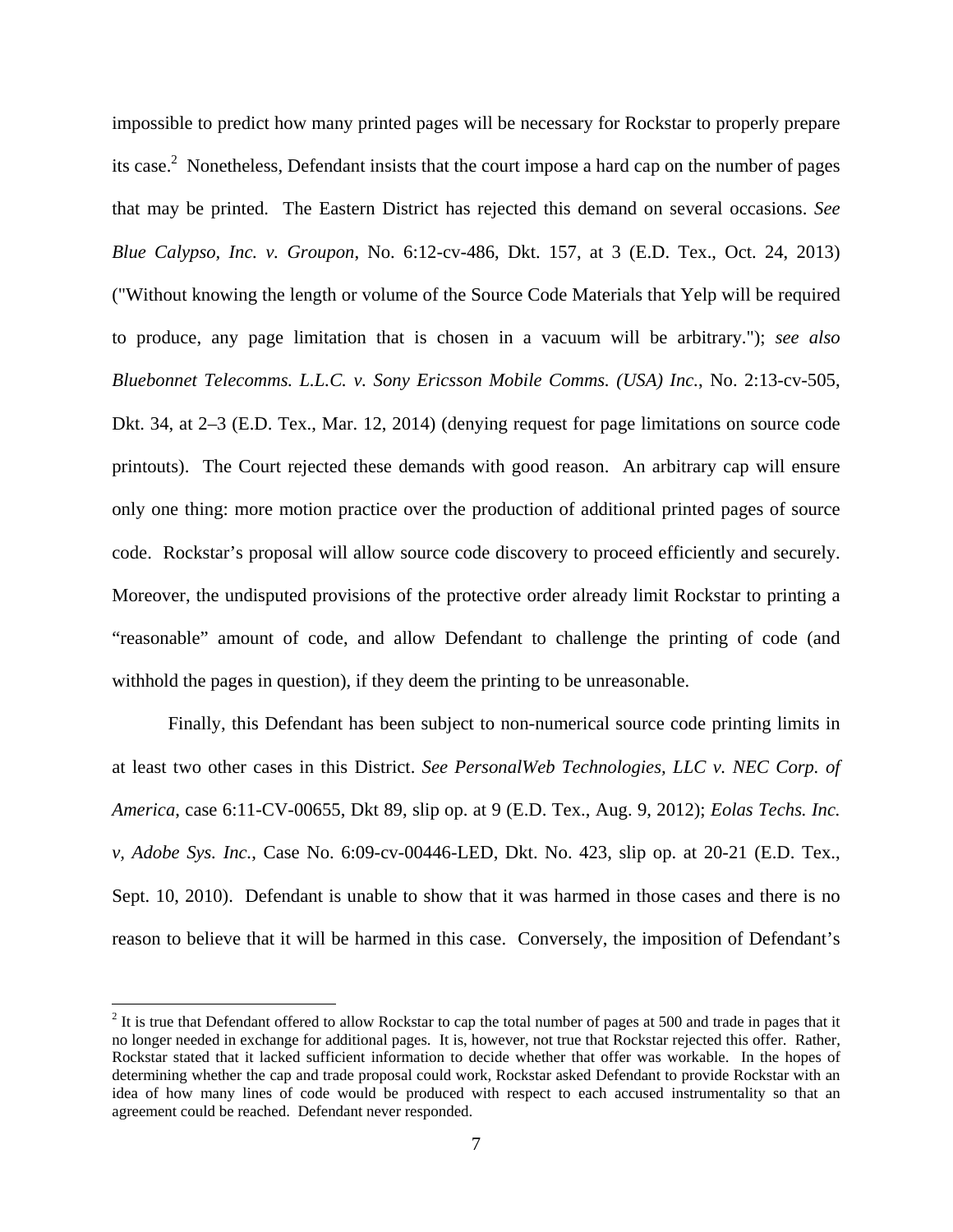arbitrary cap will likely both hinder Rockstar's legitimate discovery efforts and consume the Court's time and resources.

#### **4. Paragraph 11(j): Responsibility for Source Code**

The parties agree that paper copies of source code shall be allowed to be stored or viewed at the five locations listed in paragraph 11(j). The parties part ways when it comes to how the printed pages will be treated when moving between locations. There is no dispute that the printed pages of source code can and must be transported between these locations. In order for Rockstar's experts to perform their duties they will have to receive the source code pages at their offices. Given that under the Protective Order there will be only three copies of the printed source code pages and up to five experts plus outside counsel will need access to those pages, Rockstar team members will inevitably have to share sets of printed pages of source code.

In order for Rockstar and its experts to operate efficiently, they must be able to ship the source code pages between locations. Under Defendant's proposal, Rockstar's counsel or experts would have to transport the source code pages personally by hand between offices. Rockstar's counsel has neither the intention nor the ability to hand-deliver the printed pages to Rockstar's experts around the country each and every time additional printed pages are requested. Defendant's proposal would not only be outrageously expensive but also wildly impractical. Defendant suggests in its briefing—for the very first time—that it does not require hand-delivery by counsel, but that a courier will suffice. Indeed, the proposed language of paragraph 11(j) contains no such suggestion. At any rate, a hand-delivery courier service will likewise greatly increase the cost and difficulty to Rockstar as source code pages will likely need to be shipped numerous times over the course of this litigation due to the additional restrictions requested by Defendant mentioned above. Should the Court decide that a courier service is the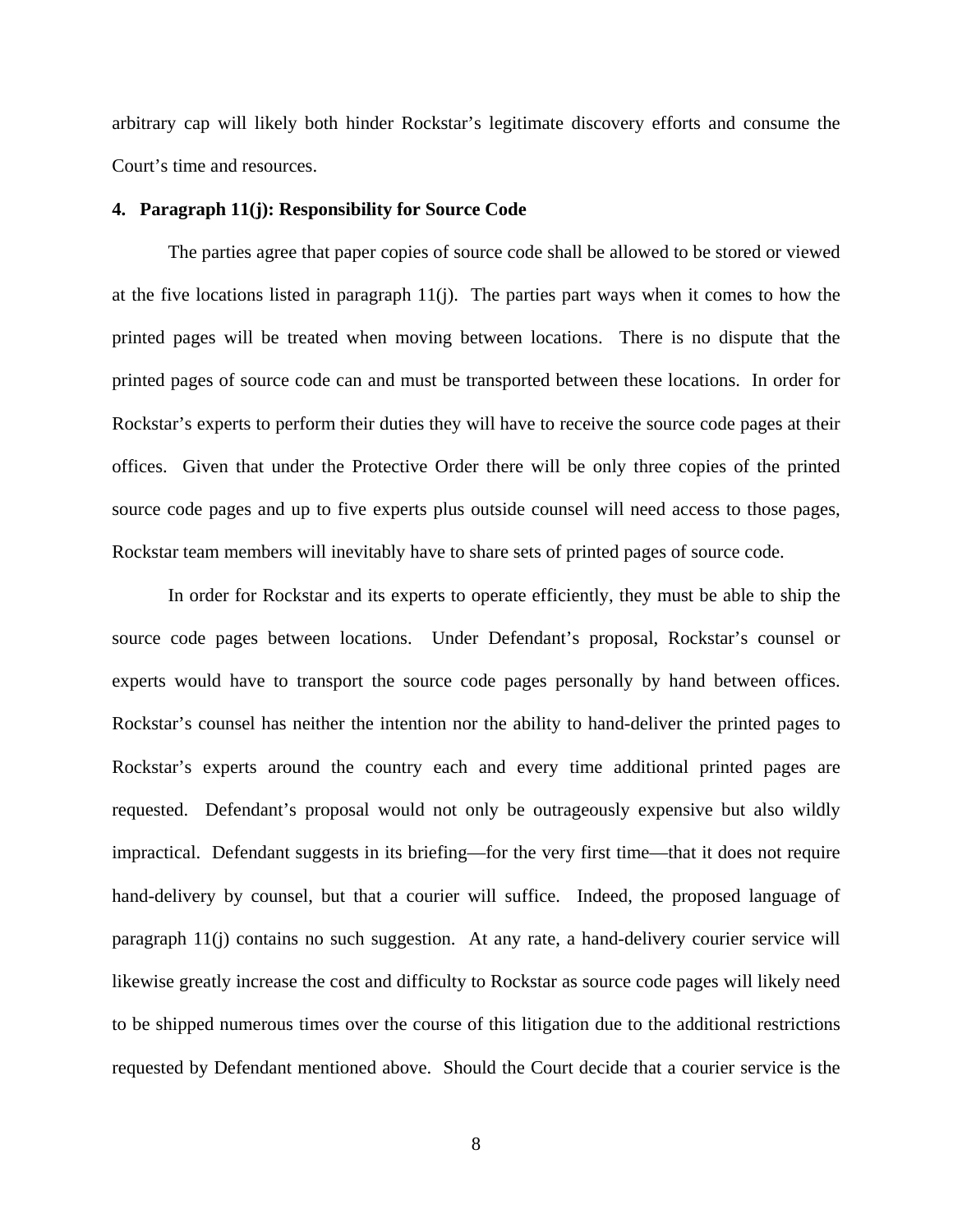proper course of action, Rockstar suggests that Defendant bear the cost. This approach would both alleviate Defendant's concerns about control over source code pages and Rockstar's concerns regarding costs.<sup>3</sup>

Finally, while Defendant's source code—like every defendant's source code—is secret and valuable, Rockstar is not proposing to ship the entire set of source code. Rather, Rockstar merely asks that it be able to ship certain excerpted pages that it requires to prosecute its case. Rockstar's proposed language allows the transport of source code pages by conventional, secure, and trackable means and would limit the requirement of direct control by counsel or experts to situations where the source code is actually in their possession. This requirement, along with the other requirements of paragraph 11(j), is more than adequate to protect Defendant's source code. Defendant cannot show that the language proposed by Rockstar is unworkable. Nor can Defendant show good cause for burdening Rockstar with such impractical and expensive transportation requirements.

# **5. Paragraph 12: Third-Party Attorney Protective Order Refusal.**

 $\overline{a}$ 

Defendant proposed to add this provision in order to prevent the disclosure of confidential information by certain third parties. Rockstar largely agrees to this provision, but objects on one narrow issue. In the event that an attorney representing a third party refuses to sign a protective order prior to a deposition at which confidential information is to be shown to the third party, Defendant seeks a provision forcing all parties to jointly seek a protective order prohibiting the attorney from disclosing protective information. Rockstar understands Defendant's need to protect its own protected information from disclosure just as Rockstar has a need to protect its own confidential information. However, Rockstar's proposed provision

 $3$  That Defendant prefers to have its source code ferried in the back of a sedan or in a cyclist's backpack rather than shipped with FedEx tracking numbers that allow remote monitoring of the package's whereabouts confirms that its hand-delivery request is nothing more than an attempt to needlessly increase the cost of litigation.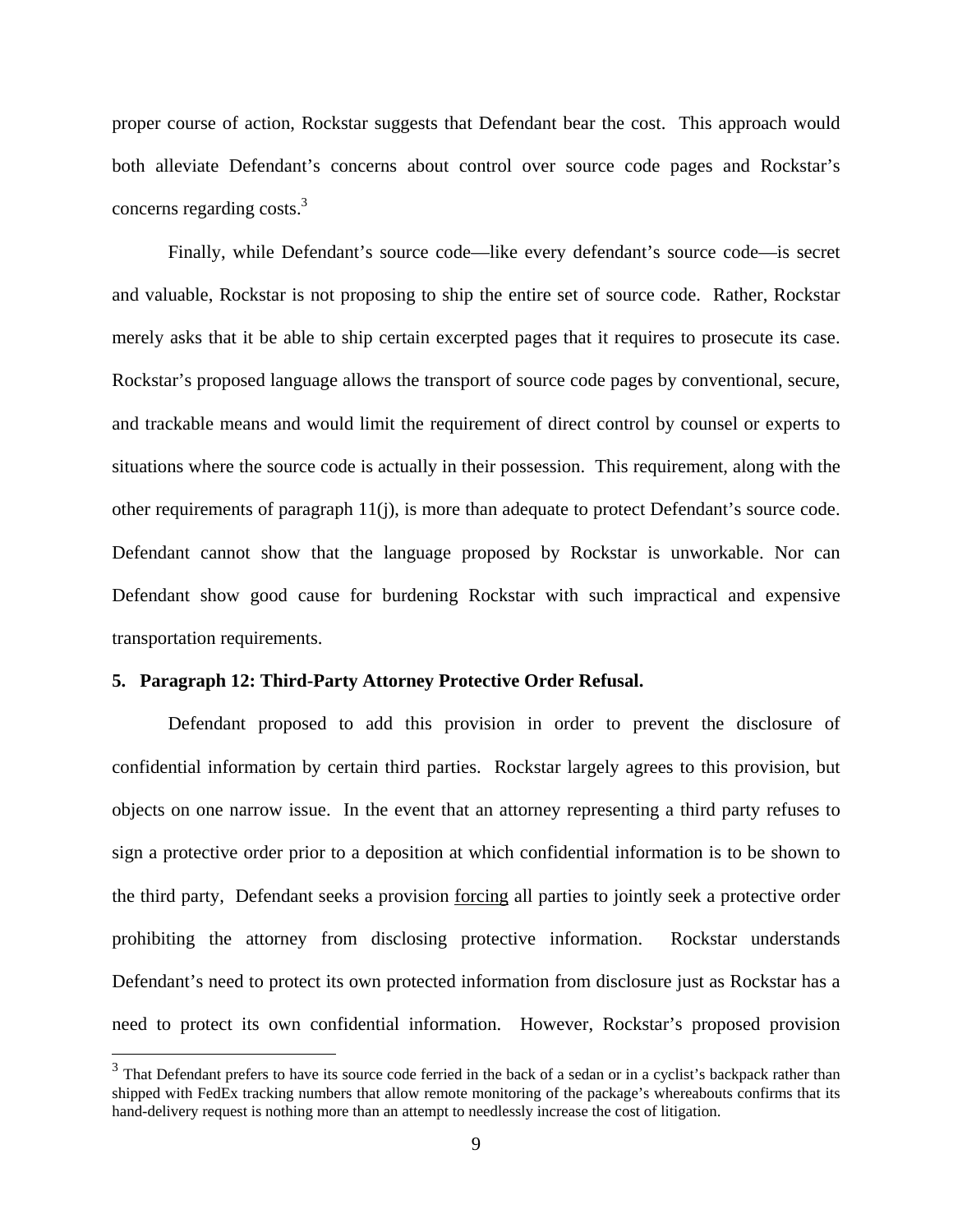adequately serves that need by allowing either party to seek a protective order from the Court prohibiting the attorney from disclosing the confidential information. By contrast, Defendant asks the Court to preemptively take away Rockstar's ability to oppose any such motion, regardless of its merit, and force Rockstar to join any such motion. In Rockstar's view, Defendant's proposal is not only inappropriate, but also prematurely decides issues that likely will not arise.

# **6. Paragraph 13: Overly Broad Prosecution Bar**

The parties agree that there should be a patent prosecution bar, but disagree on the scope. Rockstar's proposed prosecution bar is faithful to the bar found in the Model Protective Order, but with a few additions. Rockstar's provision clarifies the prosecution bar's application to reexaminations and post-grant proceedings. This additional language merely makes express what this Court has already held—that the bar does not prohibit an attorney from assisting in reexaminations or post-grant proceedings, except that persons subject to the prosecution bar "may not directly or indirectly assist in drafting, amending or proposing for substitution patent claims in" reexamination or any post-grant proceedings. *Achates Reference Publ'g, Inc. v. Symantec Corp.*, No. 2:11-cv-294 (RSP), Dkt. 447, at 1–2 (E.D. Tex. Aug. 20, 2013). The addition of this language will serve to prevent future disputes between the parties should Defendant choose to institute a reexamination or post-grant proceeding.

Defendant seeks a prosecution bar with restrictions that far exceed both those provided in the Model Protective Order and what is necessary to protect Defendant's interests. Both the Model Protective Order and Rockstar's proposed provision limit the prosecution bar to prosecution activity done on behalf of the receiving party or its successor or other affiliate. Defendant's proposal is not so limited.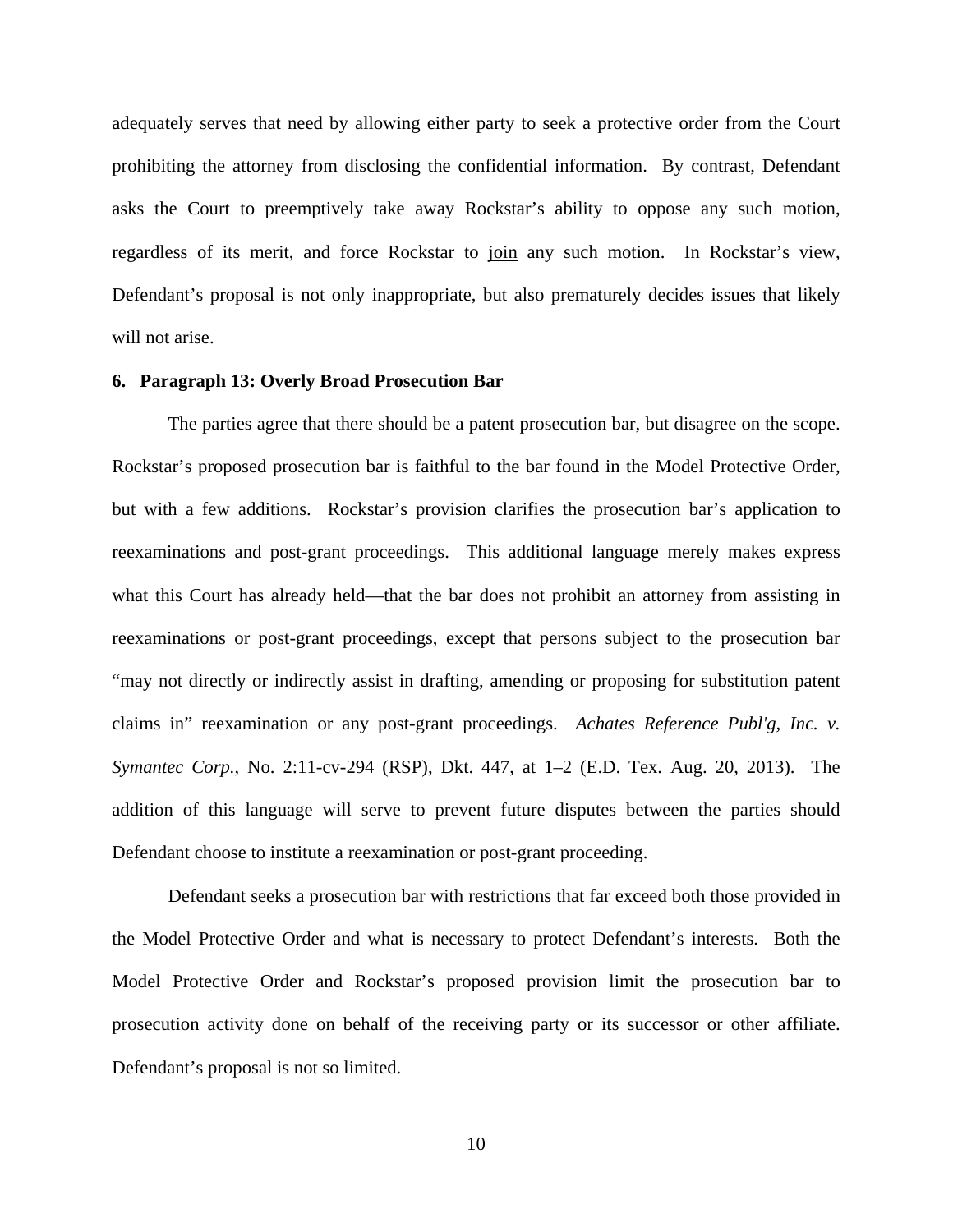Defendant proposes that the prosecution bar apply to broad range of activity done on behalf of any patentee for any patent including providing advice, counsel, or suggestions regarding, or in any other way influencing claim scope and/or language so long as the patent involves technology related to the patents-in-suit. Thus, under Defendant's provision, the prosecution bar would prevent an attorney from advising an unrelated client on an unrelated matter against an unrelated defendant so long as that matter involved technology similar to that of the patents-in-suit. Defendant has not proposed that its prosecution bar apply to those cases where Defendant is a current or potential defendant, but rather seeks to prevent Rockstar's attorneys from advising in unrelated cases against unrelated defendants.

There is no justification for such a restrictive provision, and Defendant cannot show otherwise. Defendant's concern in how its confidential material will be used is of course legitimate. What is not legitimate, however, is Defendant's attempt to prevent Rockstar's attorneys from working on unrelated cases against unrelated defendants in unrelated matters simply because there may be an overlap in technology.

Finally, it bears mention that Rockstar is bound by law to "not use [Defendant]'s confidential information for any purpose other than this litigation." *Achates*, No. 2:11-cv-294, Dkt. 447, at 2. Defendant's unjustified concern that the Protective Order will be violated is not sufficient to hinder Rockstar's counsel's ability to work on other unrelated matters. Rockstar's proposed provision, like that of the Model Protective Order, properly balances Defendant's interest in not having its confidential information used against itself while protecting the rights of those attorneys subject to the prosecution bar. Defendant's provision protects only itself.

# **7. Paragraph 14: Unwarranted Acquisition Bar**

Defendant seeks to impose a so-called "acquisition bar." This acquisition bar does not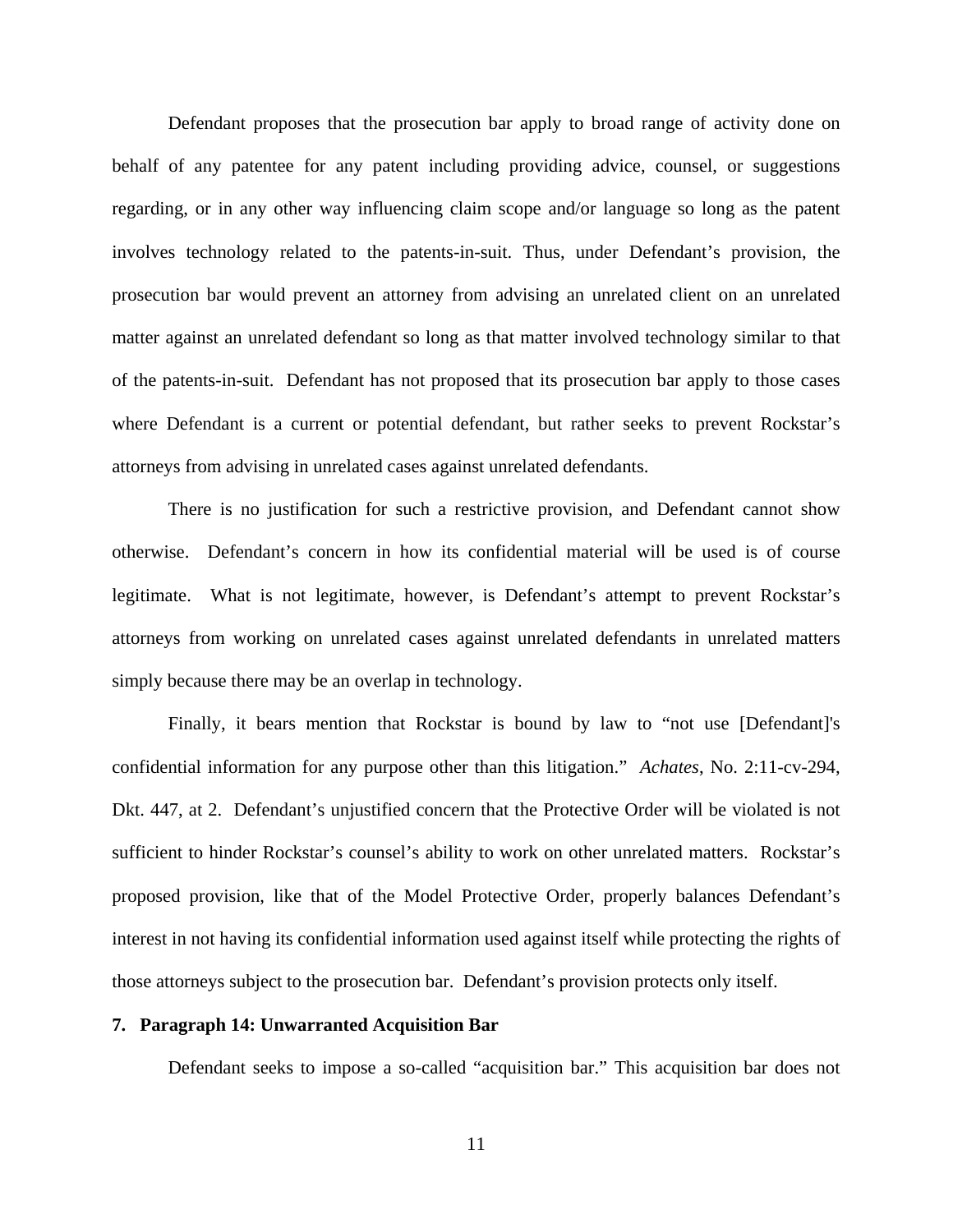serve the same purposes or share the justification of a prosecution bar as it does not prevent any potential harm to the producing party with respect to new patent rights. To the contrary, the proposed acquisition bar is merely an attempt by the Defendant to escape potential infringement allegations with respect to pre-existing property rights. Defendant has no legitimate interest in continued infringement of these rights.

Moreover, just like any other purchaser of intellectual property, Defendant has the ability to avoid the infringement of pre-existing patent rights by purchasing or licensing any patents they infringe or practice. In fact, Defendant placed a competing bid for the very patent portfolio from which the patents-in-suit originated. The proposed acquisition bar would serve only to create a court-sanctioned prohibition against competing with Defendant in the market for patents. As Defendant has no legitimate interest in infringing existing patent rights or in the stifling of competition in the market for patents, Defendant cannot show good cause for the acquisition bar request, and it should not be included in the protective order.

#### **8. Paragraph 33 (and 6(f)): The Ability to Conduct a Mock Trial**

Defendant sought and received from Rockstar protections for its confidential information far beyond those provided for in the Model Protective Order. In return, Rockstar asked for the ability to conduct a mock trial—subject to extensive measures to protect Defendant's information. Defendant flatly refused.

In the experience of Rockstar's counsel, mock jury trials not only assist in preparation for trial, but also promote settlement by allowing the parties to evaluate their case. With this in mind, Rockstar proposes the mock jury provision to the Protective Order. Rockstar is, of course, cognizant of the need to protect Defendant's designated material from disclosure and Rockstar's proposed provision takes extraordinary steps to do so while still allowing Rockstar to prepare its